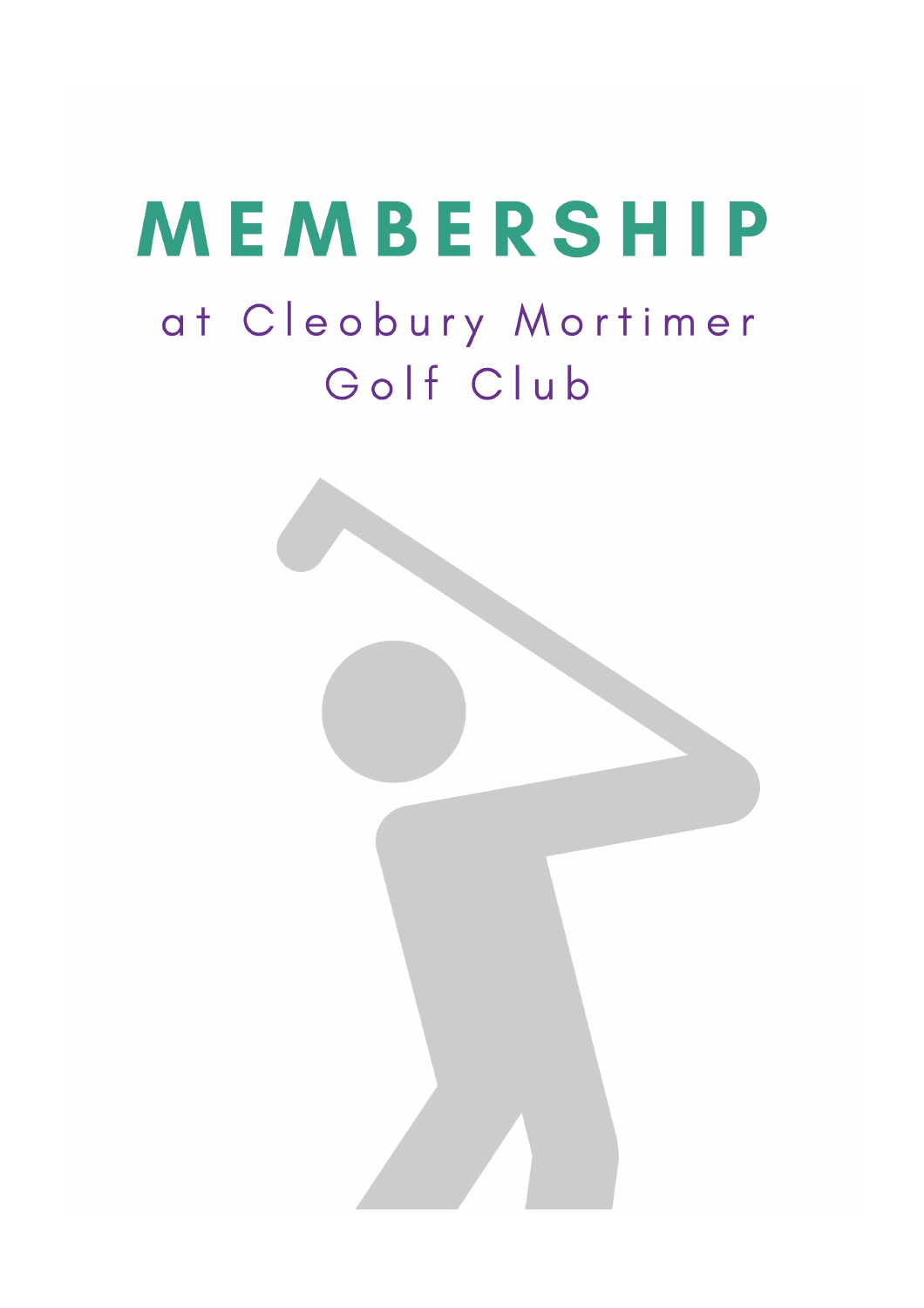## *A Brief History.*

Cleobury Mortimer Golf Club was founded in 1993 by Robert and Graham Pain. Under the guidance of Midlands County Development Officer Ray Baldwin they designed, developed and built this fabulous 27-hole golf course in a peaceful and scenic surrounding.

Cleobury Mortimer Golf Club began with 9 holes in 1993 with the opening of the 3167 Yards Par 35 Course of Deer Park. Following the success of Deer Park, work was soon underway to extend Cleobury to an 18 hole golf course and in 1996 Badgers Sett measured at 3271 Par 36 opened its doors. With Cleobury Mortimer Golf Club fast becoming one of the best and busiest courses within Shropshire and Worcestershire ideas were soon in place to make Cleobury Mortimer Golf Club a unique experience and in 1998 the third full length 9 holes of Foxes Run measured at 2980 Par 34 opened. 

### *The Course*

#### **Deer Park- Par 35- 3167 Yards**

Where it all began, Deer Park was the first loop to open way back in 1993, set on the back of the Wyre Forest this loop offers everything any golfer could want. From a long Par 3 to a short Par 4 guarded by bunkers this loop offers a new challenge every time it is played. Measuring in at 3167 yards off the back tees, Par 35 this loop offers a variety of approach shots that is a test to any golfer.

#### **Badgers Sett- Par 36- 3271 Yards**

Opened in 1996 this loop has got everything from water & large bunkers to wide majestic fairways & greens. Badgers Sett is also home to our 'signature' hole. The sixth is a Par 3 measuring 150 yards off the back tees. From this elevated position there is a nice big green with a horseshoe lake around it. Add the picturesque Wyre Forest in the background this hole offers a great chance to take a photo & a Birdie for the scorecard.

#### **Foxes Run- Par 34- 2980 Yards**

Opened in 1998 this is the youngest loop at Cleobury Mortimer Golf Club, however many see it as the trickiest. Consisting of three Par 3's, one Par 5  $&$  five Par 4's amounting to 2980 yards off the back tees this loop will test your course management skills. Sometimes it is more rewarding keeping the driver in the bag  $&$  plot your way round to secure that Birdie.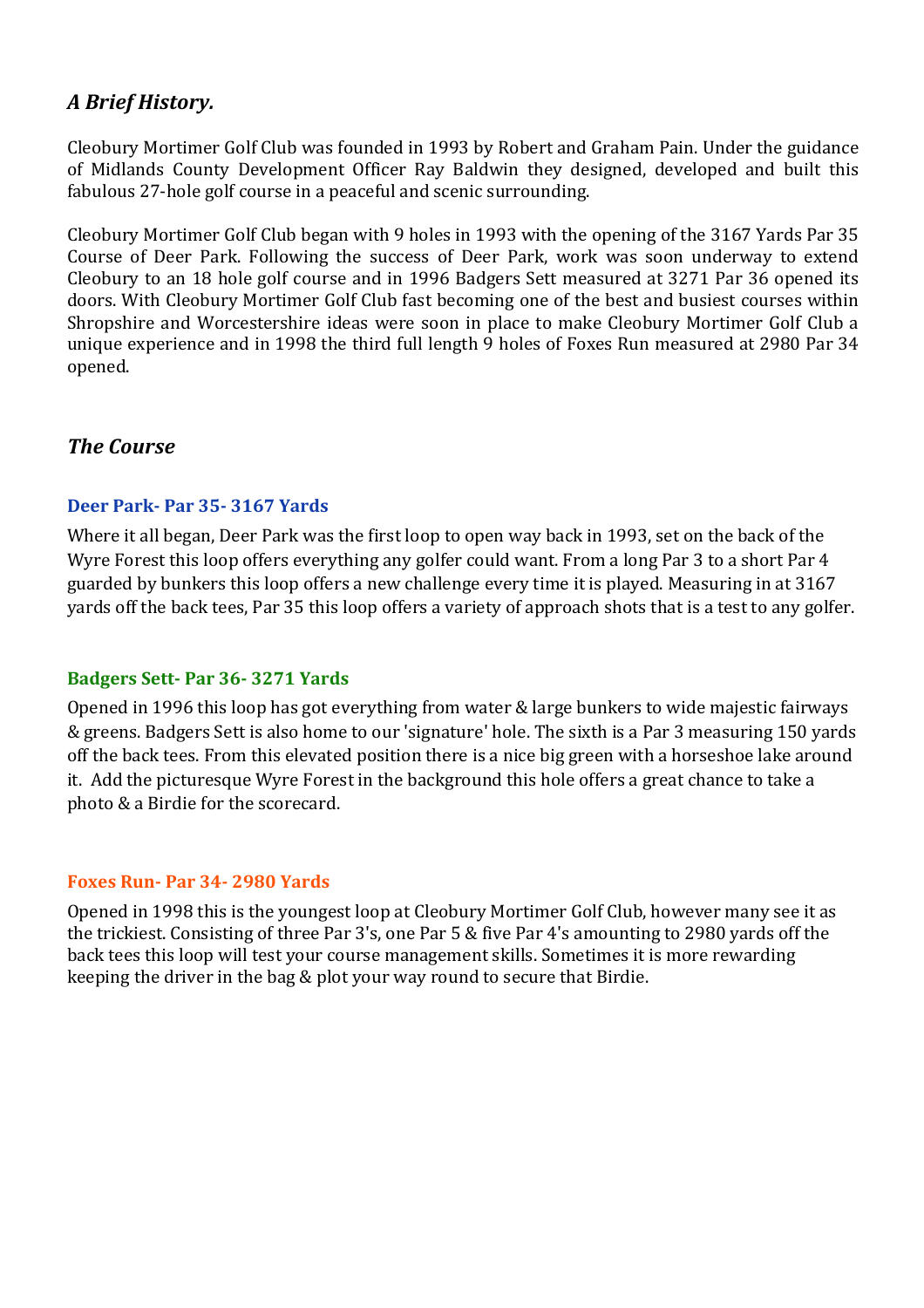# *Membership Benefits*

- Access to full length 27 hole golf course
- Playing opportunities at all times of the week
- Opportunity to achieve and maintain a handicap
- A range of competitive opportunities
- Access to coaching indoors and outdoors
- Opportunities to progress and develop as a player
- Access to other golf courses through matches, competitions and reciprocals
- Access to practice facilities including large putting green and dedicated short game area
- A well stocked golf shop
- Family, friendly environment
- An opportunity to socialise
- Discount in the clubhouse
- Discount on buggy and trolley hire
- Good for your health- an 18 hole game of golf burns at least 900 calories
- Members can also obtain the County Card, which allows bearers to play discounted golf at 1100 other clubs in England.

*The County Card Is Managed By The Worcestershire Union Of Golf Clubs Who Promotes Amateur Golf In Worcestershire.*

#### More reasons why Golf is such a great sport.

- Golf enhances leadership, confidence, responsibility and courage. There is more to golf than physical skills and technique!
- Golf is about self-improvement. The quest for an elusive personal best, over humiliating reminders of our shortcomings, is a reality for golf players.
- Although in most competitions you play against each other and the course, you still have 2 or 3 playing partners who join you for the round, which results in making good friends and also business contacts from spending time on the golf course.
- A great challenge for all ages and abilities. There isn't many sports where a 10 year old can tee up against an 80 year old and via the handicap system have a great competitive round!
- Golf gets us closer to nature-The sound of the birds in the trees and then the sound of the ball banging around in the trees!
- Who doesn't look forward to a regular game with their friends and holing that putt on the 18th to win £5.00? All the while, knowing that in just a few minutes it will cost twice that much in the bar. Now that is what you call socialising!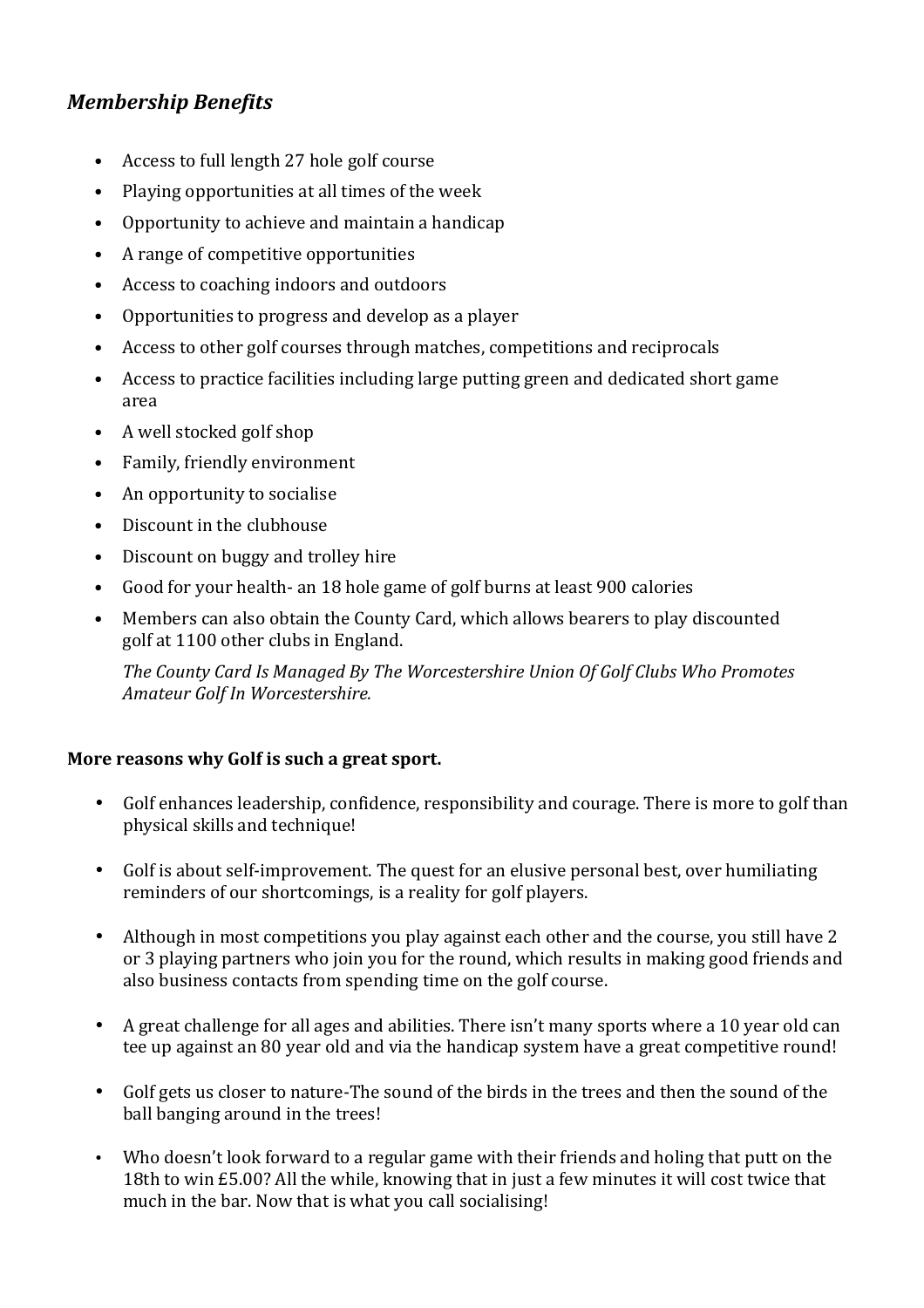# Golf is good for your health

There's no better sport for bringing people together and with its winning combination of exercise, sporting skill and social interaction, golf is the perfect tonic for good health and happiness.

This increasingly popular sport is a powerhouse of all the core ingredients that doctors recommend for optimum physical and mental health and wellbeing.

Here's how...

#### • *Keeps you active.*

You will use more energy than you might think: playing 18-holes will burn at least 900 calories, take more than  $10,000$  steps through walking  $4-5$  miles and achieve the  $150$ minutes of exercise a week recommend by the NHS. Golf also offers all the known weightloss benefits of walking combined with the toning and muscle strengthening that keeps your waistline in check and weight under control.

#### • *Connects you with others.*

With plenty of time for conversation and fun, golf is a great way to meet new people and to spend quality time with friends or family. Friendships are likely to flourish, thanks to the ready-made social life at the clubhouse afterwards. Golf has a unique ability to create networks that will enhance life with friendship and support. It also gives the vital 'me time' that is needed to stay happy and healthy.

#### • *Reduces stress levels.*

Outdoor exercise in a green space can help reduce stress levels, enhance mood and even improve vour self-esteem. It's far easier to stick with outdoor exercise, like golf, because it's more appealing and fun than an indoor workout. The combination of moderate exercise and swinging your clubs will get your blood pumping and trigger the release of natural moodenhancing chemicals called endorphins that help you feel happier, reduce stress and help you sleep better.

#### • *Learn something new.*

Learning something new can help you gain a sense of achievement, purpose and confidence and can positively effect wellbeing. Golf helps people set targets and achieve them, which can create positive feelings of accomplishment. Learning throughout life is associated with greater satisfaction and optimism that helps to get the most from life.

#### • *Improve work-life balance.*

Juggling work and home life can be tough. However, if you want to stay happy, healthy and well, it's important to take time out to do something you enjoy. Golf offers you 'me time' that helps recharge your batteries. It is also a great antidote for workers who spend long sedentary hours sitting at a desk. Getting out in the fresh air really can do you the world of good – from feeling happier to helping you sleep better.

#### • Helps you live longer, healthier life.

Golf's unique combination of outdoor exercise and social interaction can help you live a longer, healthier life. Indeed, playing golf can increase your life expectancy by up to five years, according to a study from the Karolinska Institute, in Sweden. Regular walking, such as the four hours it typically takes to play a round of golf, can also help ward off dementia, help lower cholesterol and reduce the risk of heart disease.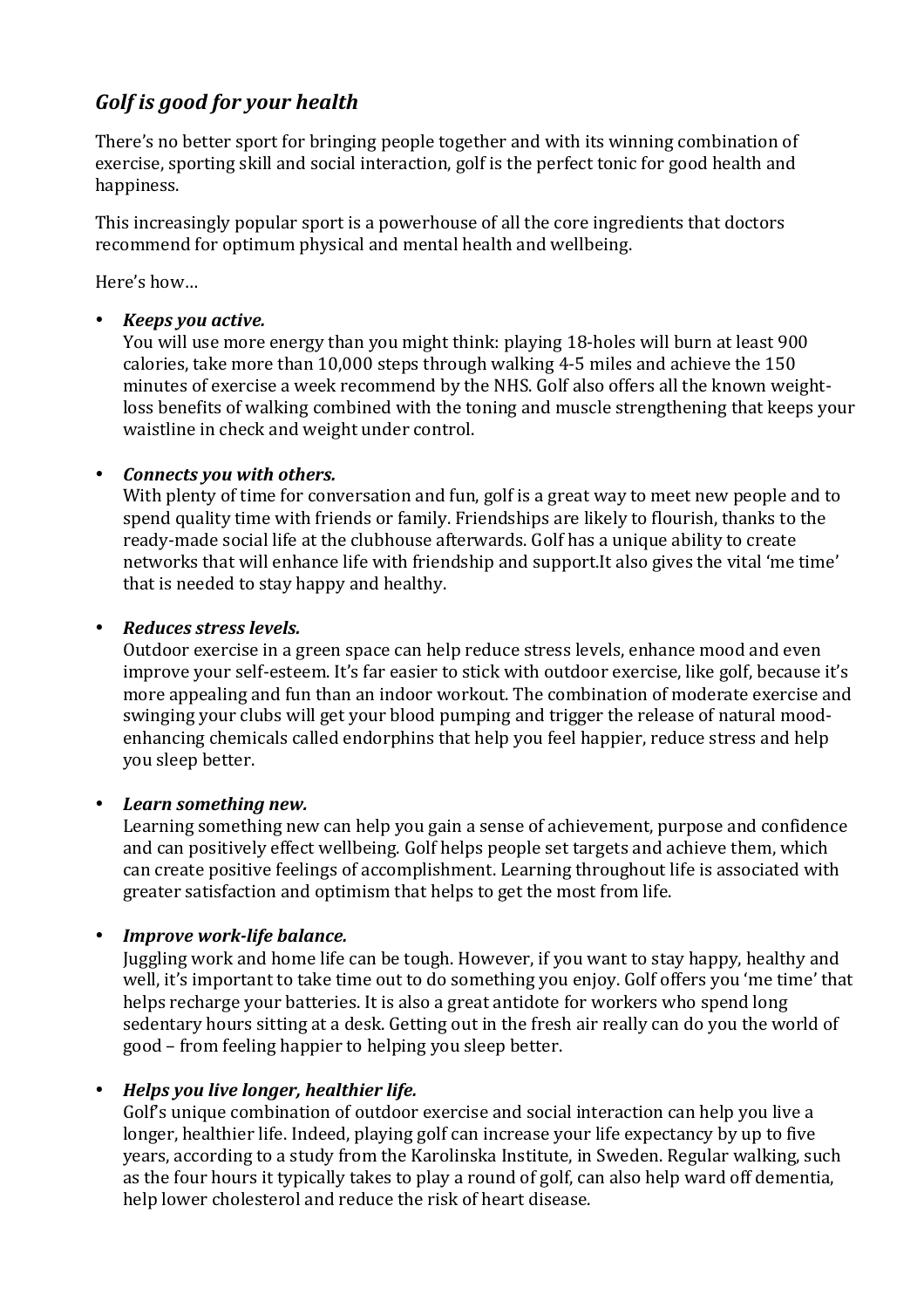#### *What Membership Category Is Right For Me?*

#### **7 Membership~ The Ultimate Golf Package**

On payment of the annual subscription, VAT, and affiliation fees you are entitled to the following:

- Play unlimited golf and use the practice facilities 7 days per week (subject to availability).
- Enjoy membership of the Men's, Ladies and Mixed sections as appropriate.
- Full voting rites at the sections and club AGM.
- Obtain an official handicap and play in club and open competitions.
- Discount on selected bar and catering purchases when using your club account.
- Introduce 3 guests per day at the guest green fee rate.
- Play in all appropriate Club Competitions and be able to be selected for matches.

#### **5 Day Membership**

On payment of the annual subscription, VAT, and affiliation fees you are entitled to the following:

- Play unlimited golf and use the practice facilities Monday to Friday (subject to availability).
- Membership of the Men's, Ladies and Mixed sections as appropriate.
- Full voting rites at the sections and club AGM.
- Pay the guest green fee rate when playing weekend casual golf.
- Obtain an official handicap.
- Discount on selected bar and catering purchases when using your club account.
- Introduce 3 guests per day at the guest green fee rate.
- Play in all appropriate midweek competitions and matches if selected.

#### **Associate Membership**

On payment of the annual subscription, VAT, affiliation fees and **daily associate green fee** you are entitled to the following:

- The opportunity to obtain an official handicap *and play in up to four Nominated stableford competitions a year.*
- Free use of our excellent practice facilities.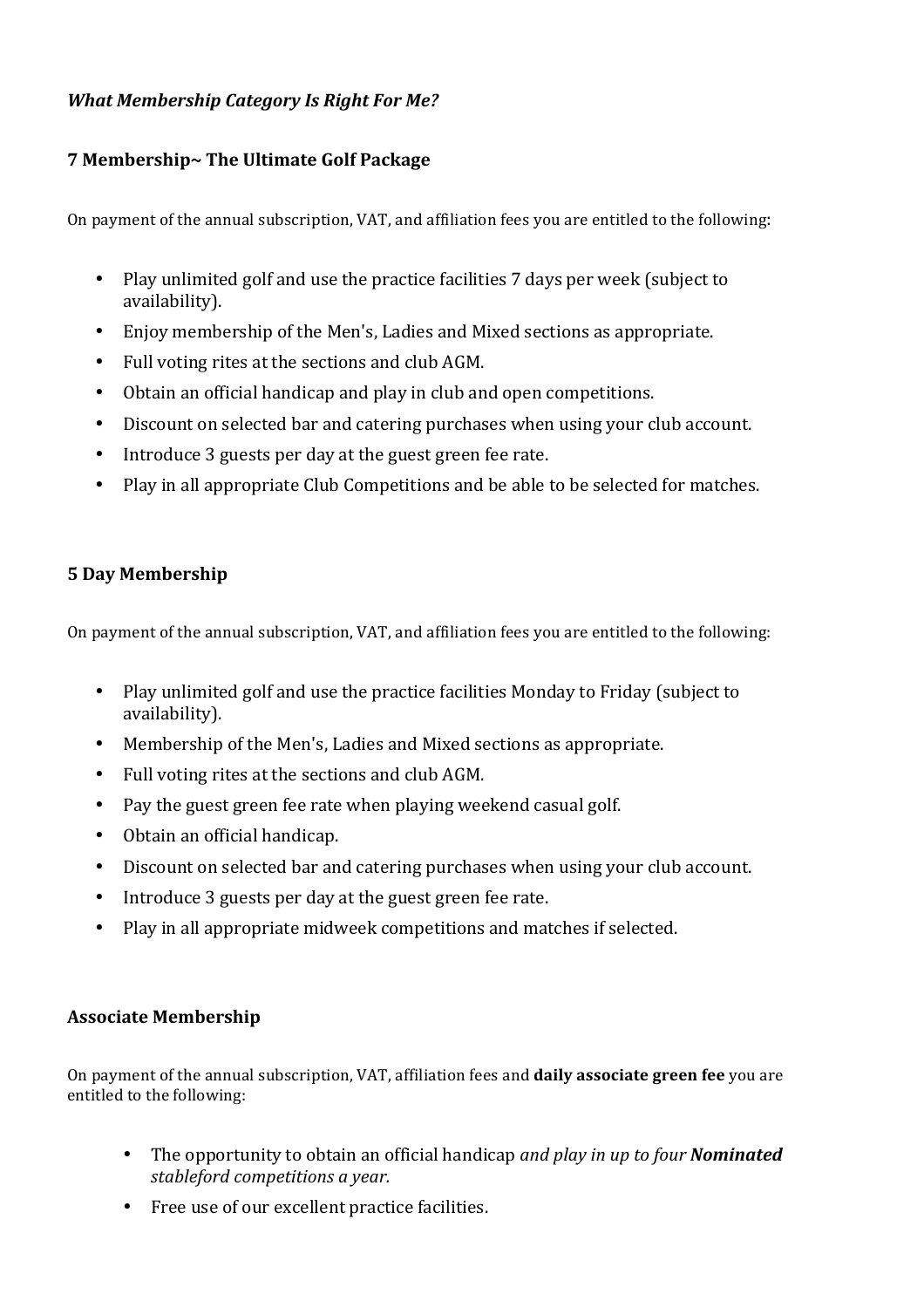- Discount on selected bar and catering purchases when using your club account.
- Introduce 3 guests per day at the guest green fee rate.

| Associate Green Fee- | 18 Holes - Midweek £11  | 9 Holes - Midweek £8   |
|----------------------|-------------------------|------------------------|
|                      | 18 Holes - Weekends £15 | 9 Holes - Weekends £12 |

#### **Intermediate/Student Membership**

Must be aged between 18 & 24 on the 1st January in the applicable year or in full time education.

On payment of the annual subscription, VAT, and affiliation fees you are entitled to the following:

- Play unlimited golf and use the practice facilities 7 days per week (subject to availability).
- Enjoy membership of the Men's, Ladies and Mixed sections as appropriate.
- Full voting rites at the sections and club AGM's.
- The opportunity to obtain an official handicap and play in club competitions.
- Discount on selected bar and catering purchases, when using your club account.
- Introduce 3 guests per day at the guest green fee rate.

#### **Junior Membership**

*Must be under 18 on the 1st January in the applicable year.*

On payment of the annual subscription, VAT, and affiliation fees you are entitled to the following:

- Play unlimited golf and use the practice facilities 7 days per week (subject to availability).
- Enjoy membership of the junior section.
- The opportunity to obtain an official handicap and play in junior club competitions. On obtaining a handicap of 28 or less play in selected men's competitions, or 36 handicap for girls.
- Discount on selected bar and catering purchases when using your club account.
- Special invitation to all our school holiday golf academies